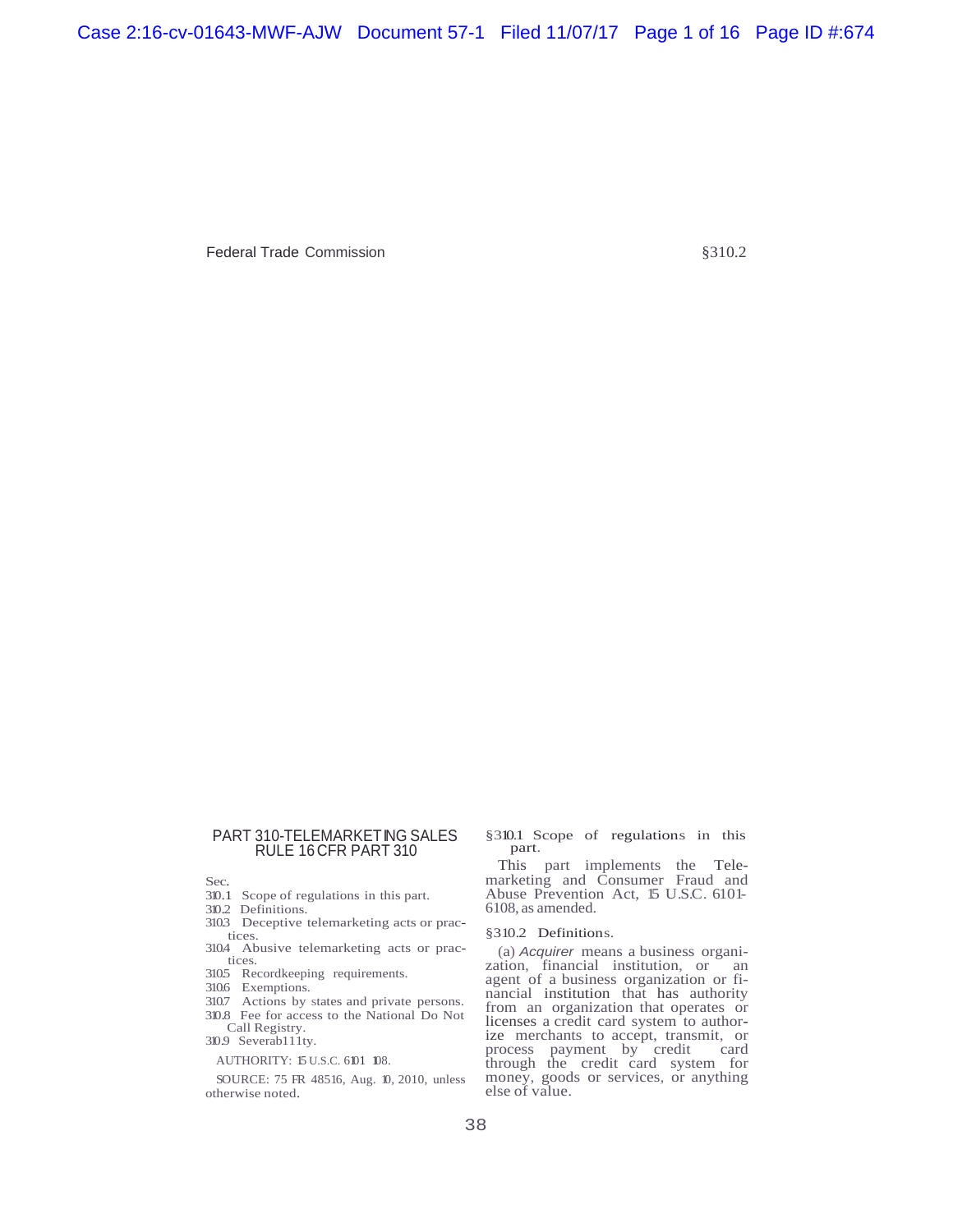(b) *Attorney General* means the chief legal officer of a state.

(c) *Billing information* means any data that enables any person to access a customer's or donor's account, such as a credit card, checking, savings, share or similar account, utility bill, mortgage loan account, or debit card.

(d) *Caller identification service* means a service that allows a telephone subscriber to have the telephone number, and, where available, name of the calling party transmitted contemporaneously with the telephone call, and displayed on a device in or connected to the subscriber's telephone.

 half of or in addition to the person to (e) *Cardholder* means a person to whom a credit card is issued or who is authorized to use a credit card on bewhom the credit card is issued.

(f) *Charitable contribution* means any donation or gift of money or any other thing of value.

(g) *Commission* means the Federal Trade Commission.

(h) *Credit* means the right granted by a creditor to a debtor to defer payment of debt or to incur debt and defer its payment.

(i) *Credit card* means any card, plate, coupon book, or other credit device existing for the purpose of obtaining money, property, labor, or services on credit.

(j) *Credit card sales draft* means any record or evidence of a credit card transaction.

 method or procedure used to process (k) *Credit card system* means any credit card transactions involving credit cards issued or licensed by the operator of that system.

 (l) *Customer* means any person who is or may be required to pay for goods or<br>services offered through telethrough marketing.

(m) *Debt relief service* means any program or service represented, directly or by implication, to renegotiate, settle, or in any way alter the terms of payment or other terms of the debt between a person and one or more unsecured creditors or debt collectors, including, but not limited to, a reduction in the balance, interest rate, or fees owed by a person to an unsecured creditor or debt collector.

# **16 CFR Ch. I (1–1–16 Edition)**

(n) *Donor* means any person solicited to make a charitable contribution.

(o) *Established business relationship*  means a relationship between a seller and a consumer based on:

 consumer and seller, within the eight-(1) the consumer's purchase, rental, or lease of the seller's goods or services or a financial transaction between the een (18) months immediately preceding the date of a telemarketing call; or

(2) the consumer's inquiry or application regarding a product or service offered by the seller, within the three (3) months immediately preceding the date of a telemarketing call.

(p) *Free-to-pay conversion* means, in an offer or agreement to sell or provide any goods or services, a provision under which a customer receives a product or service for free for an initial period and will incur an obligation to pay for the product or service if he or she does not take affirmative action to cancel before the end of that period.

(q) *Investment opportunity* means anything, tangible or intangible, that is offered, offered for sale, sold, or traded based wholly or in part on representations, either express or implied, about past, present, or future income, profit, or appreciation.

 ing, goods or services or a charitable (r) *Material* means likely to affect a person's choice of, or conduct regardcontribution.

(s) *Merchant* means a person who is authorized under a written contract with an acquirer to honor or accept credit cards, or to transmit or process for payment credit card payments, for the purchase of goods or services or a charitable contribution.

(t) *Merchant agreement* means a written contract between a merchant and an acquirer to honor or accept credit cards, or to transmit or process for payment credit card payments, for the purchase of goods or services or a charitable contribution.

(u) *Negative option feature* means, in an offer or agreement to sell or provide any goods or services, a provision under which the customer's silence or failure to take an affirmative action to reject goods or services or to cancel the agreement is interpreted by the seller as acceptance of the offer.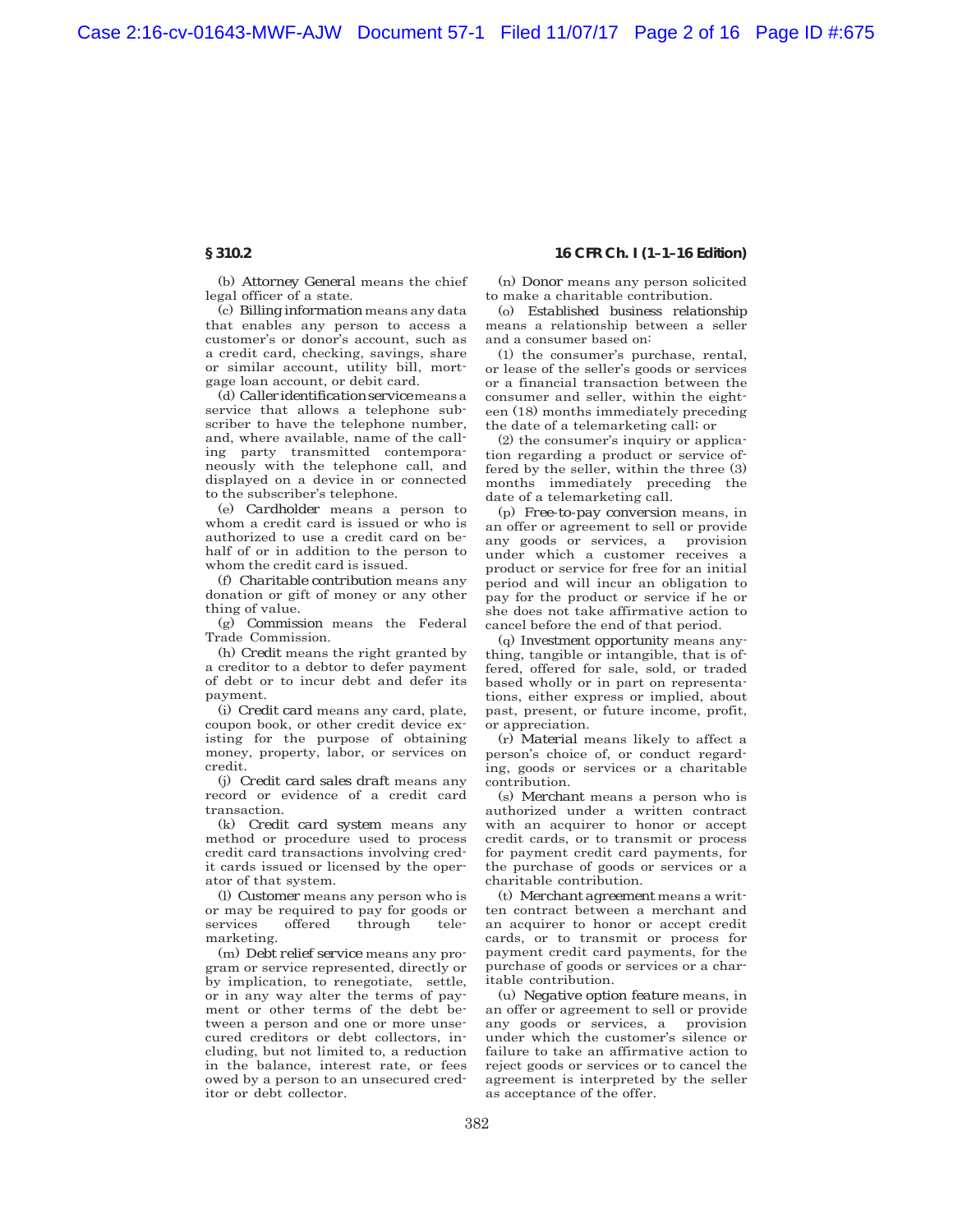(v) *Outbound telephone call* means a telephone call initiated by a telemarketer to induce the purchase of goods or services or to solicit a charitable contribution.

(w) *Person* means any individual, group, unincorporated association, limited or general partnership, corporation, or other business entity.

(x) *Preacquired account information* means any information that enables a seller or telemarketer to cause a charge to be placed against a customer's or donor's account without obtaining the account number directly from the customer or donor during the telemarketing transaction pursuant to which the account will be charged.

(y) *Prize* means anything offered, or purportedly offered, and given, or purportedly given, to a person by chance. For purposes of this definition, chance exists if a person is guaranteed to receive an item and, at the time of the offer or purported offer, the telemarketer does not identify the specific item that the person will receive.

(z) *Prize promotion* means:

(1) A sweepstakes or other game of chance; or

(2) An oral or written express or implied representation that a person has won, has been selected to receive, or may be eligible to receive a prize or purported prize.

(aa) *Seller* means any person who, in connection with a telemarketing transaction, provides, offers to provide, or arranges for others to provide goods or services to the customer in exchange for consideration.

 of the United States. (bb) *State* means any state of the United States, the District of Columbia, Puerto Rico, the Northern Mariana Islands, and any territory or possession

(cc) *Telemarketer* means any person who, in connection with telemarketing, initiates or receives telephone calls to or from a customer or donor.

 through the mailing of a catalog (dd) *Telemarketing* means a plan, program, or campaign which is conducted to induce the purchase of goods or services or a charitable contribution, by use of one or more telephones and which involves more than one interstate telephone call. The term does not include the solicitation of sales

which: contains a written description or illustration of the goods or services offered for sale; includes the business address of the seller; includes multiple pages of written material or illustrations; and has been issued not less frequently than once a year, when the person making the solicitation does not solicit customers by telephone but only receives calls initiated by customers in response to the catalog and during those calls takes orders only without further solicitation. For purposes of the previous sentence, the term "further solicitation" does not include providing the customer with information about, or attempting to sell, any other item included in the same catalog which prompted the customer's call or in a substantially similar catalog.

 tation are made by the same tele-(ee) *Upselling* means soliciting the purchase of goods or services following an initial transaction during a single telephone call. The upsell is a separate telemarketing transaction, not a continuation of the initial transaction. An "external upsell" is a solicitation made by or on behalf of a seller different from the seller in the initial transaction, regardless of whether the initial transaction and the subsequent solicitation are made by the same telemarketer. An ''internal upsell'' is a solicitation made by or on behalf of the same seller as in the initial transaction, regardless of whether the initial transaction and subsequent solicimarketer.

 (dd) through (hh), redesignating paragraphs (f) through (z) as paragraphs (h) through EFFECTIVE DATE NOTE: At 80 FR 77558, Dec. 14, 2015, § 310.2 was amended by redesignating paragraphs (aa) through (ee) as paragraphs (bb), and adding new paragraphs (f), (g), and (cc), effective Feb. 12, 2016. For the convenience of the user, the added text is set forth as follows:

#### **§ 310.2 Definitions.**

## \* \* \* \* \*

 Commerce Act (15 U.S.C. 7006(2)) transfer of (f) *Cash-to-cash money transfer* means the electronic (as defined in section 106(2) of the Electronic Signatures in Global and National the value of cash received from one person to another person in a different location that is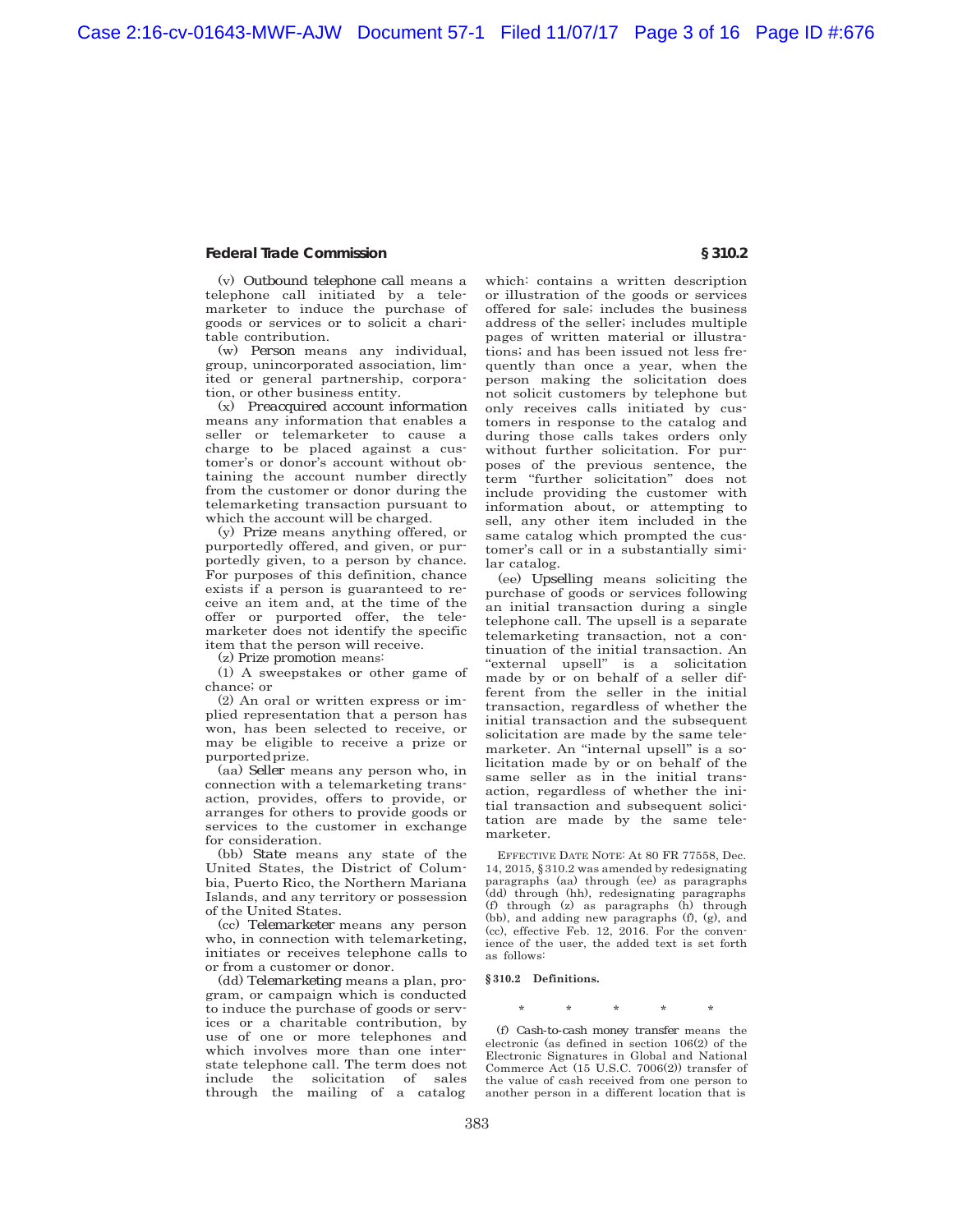sent by a money transfer provider and received in the form of cash. For purposes of this definition, *money transfer provider* means any person or financial institution that provides cash-to-cash money transfers for a person in the normal course of its business, whether or not the person holds an account with such person or financial institution. The term *cash-to-cash money transfer* includes a remittance transfer, as defined in section  $919(g)(2)$  of the Electronic Fund Transfer Act ("EFTA"), 15 U.S.C. 1693a, that is a cash-tocash transaction; however it does not include any transaction that is:

(1) An electronic fund transfer as defined in section 903 of the EFTA;

 1005.20, pertaining to gift cards; or (2) Covered by Regulation E, 12 CFR

(3) Subject to the Truth in Lending Act, 15 U.S.C. 1601 *et seq.* 

 makes it possible for a person to convert 106(2) of the Electronic Signatures in Global ulation E, 12 CFR 1005.2, or an account with (g) *Cash reload mechanism* is a device, authorization code, personal identification number, or other security measure that cash into an electronic (as defined in section and National Commerce Act (15 U.S.C. 7006(2)) form that can be used to add funds to a general-use prepaid card, as defined in Rega payment intermediary. For purposes of this definition, a cash reload mechanism is not itself a general-use prepaid debit card or a swipe reload process or similar method in which funds are added directly onto a person's own general-use prepaid card or account with a payment intermediary.

\* \* \* \* \*

 tion of Checks, 12 CFR 229.2(fff), but does not subject to the Truth in Lending Act, 15 (cc) *Remotely created payment order* means any payment instruction or order drawn on a person's account that is created by the payee or the payee's agent and deposited into or cleared through the check clearing system. The term includes, without limitation, a "remotely created check," as defined in Regulation CC, Availability of Funds and Collecinclude a payment order cleared through an Automated Clearinghouse (ACH) Network or U.S.C. 1601 *et seq.,* and Regulation Z, 12 CFR part 1026.

\* \* \* \* \*

#### **§ 310.3 Deceptive telemarketing acts or practices.**

(a) *Prohibited deceptive telemarketing acts or practices.* It is a deceptive telemarketing act or practice and a violation of this Rule for any seller or telemarketer to engage in the following conduct:

(1) Before a customer consents to pay 659 for goods or services offered, failing to disclose truthfully, in a clear and conspicuous manner, the following

**16 CFR Ch. I (1–1–16 Edition)** 

material information: (i) The total costs to purchase, receive, or use, and the quantity of, any goods or services that are the subject of the sales offer; 660

(ii) All material restrictions, limitations, or conditions to purchase, receive, or use the goods or services that are the subject of the sales offer;

(iii) If the seller has a policy of not making refunds, cancellations, exchanges, or repurchases, a statement informing the customer that this is the seller's policy; or, if the seller or telemarketer makes a representation about a refund, cancellation, exchange, or repurchase policy, a statement of all material terms and conditions of such policy;

(iv) In any prize promotion, the odds of being able to receive the prize, and, if the odds are not calculable in advance, the factors used in calculating the odds; that no purchase or payment is required to win a prize or to participate in a prize promotion and that any purchase or payment will not increase the person's chances of winning; and the no-purchase/no-payment method of participating in the prize promotion with either instructions on how to participate or an address or local or tollfree telephone number to which customers may write or call for information on how to participate;

 must make the disclosures required by 659 When a seller or telemarketer uses, or directs a customer to use, a courier to transport payment, the seller or telemarketer § 310.3(a)(1) before sending a courier to pick up payment or authorization for payment, or directing a customer to have a courier pick up payment or authorization for payment. In the case of debt relief services, the seller or telemarketer must make the disclosures required by  $§ 310.3(a)(1)$  before the consumer enrolls in an offered program.

 subject to the Truth in Lending Act, 15 226, compliance with the disclosure requirewith  $§ 310.3(a)(1)(i)$  of this Rule. 660 For offers of consumer credit products U.S.C. 1601 *et seq.,* and Regulation Z, 12 CFR ments under the Truth in Lending Act and Regulation Z shall constitute compliance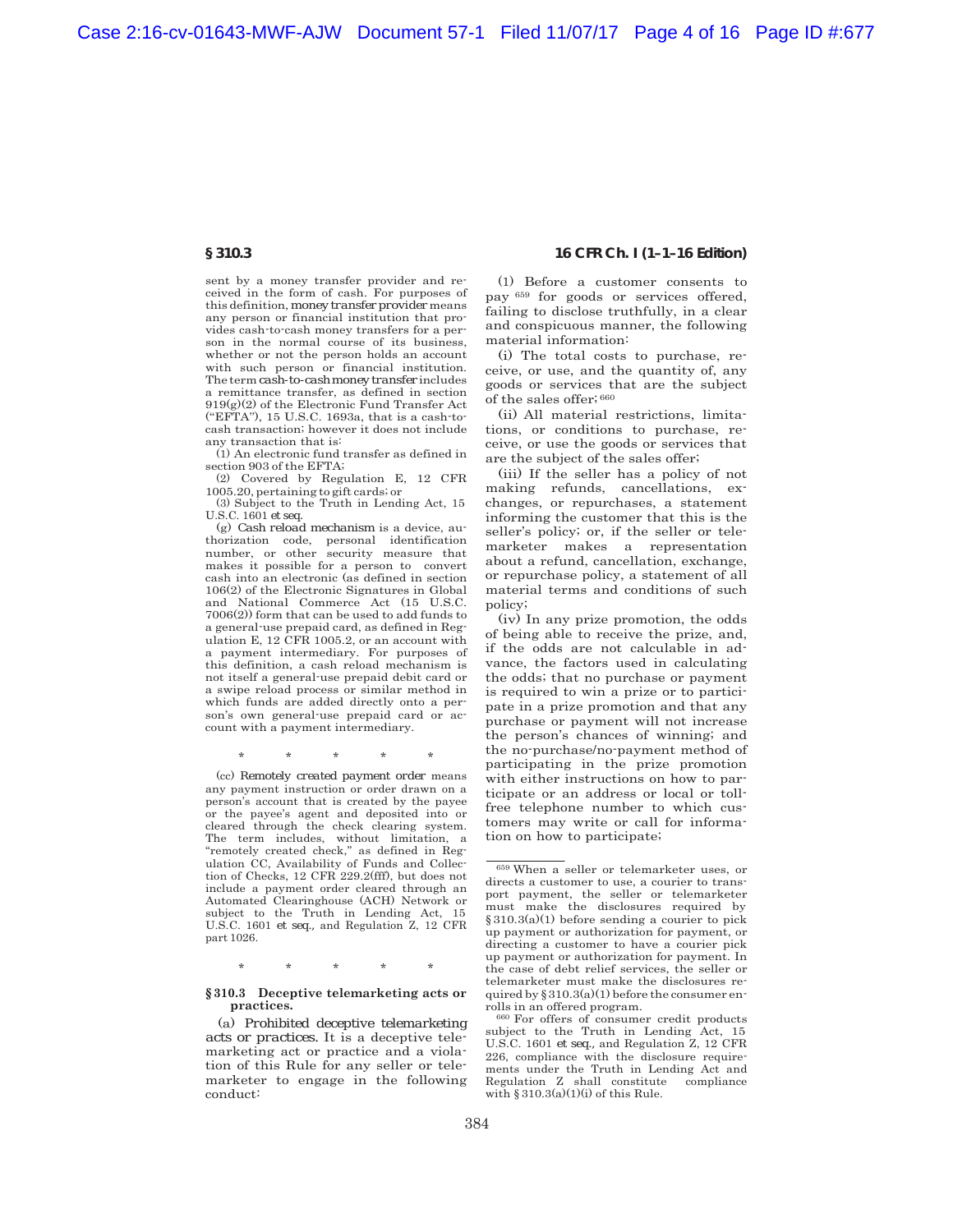(v) All material costs or conditions to receive or redeem a prize that is the subject of the prize promotion;

 use of a credit card pursuant to 15 (vi) In the sale of any goods or services represented to protect, insure, or otherwise limit a customer's liability in the event of unauthorized use of the customer's credit card, the limits on a cardholder's liability for unauthorized U.S.C. 1643;

(vii) If the offer includes a negative option feature, all material terms and conditions of the negative option feature, including, but not limited to, the fact that the customer's account will be charged unless the customer takes an affirmative action to avoid the charge(s), the date(s) the charge(s) will be submitted for payment, and the specific steps the customer must take to avoid the charge(s); and

(viii) In the sale of any debt relief service:

 the time by which the debt relief serv- tlement offer to each of them; (A) the amount of time necessary to achieve the represented results, and to the extent that the service may include a settlement offer to any of the customer's creditors or debt collectors, ice provider will make a bona fide set-

(B) to the extent that the service may include a settlement offer to any of the customer's creditors or debt collectors, the amount of money or the percentage of each outstanding debt that the customer must accumulate before the debt relief service provider will make a bona fide settlement offer to each of them;

(C) to the extent that any aspect of the debt relief service relies upon or results in the customer's failure to make timely payments to creditors or debt collectors, that the use of the debt relief service will likely adversely affect the customer's creditworthiness, may result in the customer being subject to collections or sued by creditors or debt collectors, and may increase the amount of money the customer owes due to the accrual of fees and interest; and

 (D) to the extent that the debt relief service requests or requires the customer to place funds in an account at an insured financial institution, that the customer owns the funds held in

service the account, the customer may withdraw from the debt relief service at any time without penalty, and, if the customer withdraws, the customer must receive all funds in the account, other than funds earned by the debt relief in compliance with  $§ 310.4(a)(5)(i)(A)$  through (C).

 implication, in the sale of goods or (2) Misrepresenting, directly or by services any of the following material information:

(i) The total costs to purchase, receive, or use, and the quantity of, any goods or services that are the subject of a sales offer;

(ii) Any material restriction, limitation, or condition to purchase, receive, or use goods or services that are the subject of a sales offer;

(iii) Any material aspect of the performance, efficacy, nature, or central characteristics of goods or services that are the subject of a sales offer;

(iv) Any material aspect of the nature or terms of the seller's refund, cancellation, exchange, or repurchase policies;

(v) Any material aspect of a prize promotion including, but not limited to, the odds of being able to receive a prize, the nature or value of a prize, or that a purchase or payment is required to win a prize or to participate in a prize promotion;

(vi) Any material aspect of an investment opportunity including, but not limited to, risk, liquidity, earnings potential, or profitability;

(vii) A seller's or telemarketer's affiliation with, or endorsement or sponsorship by, any person or government entity;

 tections a customer already has pursu-(viii) That any customer needs offered goods or services to provide proant to 15 U.S.C. 1643;

 tive option feature including, but not (ix) Any material aspect of a negalimited to, the fact that the customer's account will be charged unless the customer takes an affirmative action to avoid the charge(s), the date(s) the charge(s) will be submitted for payment, and the specific steps the customer must take to avoid the charge(s); or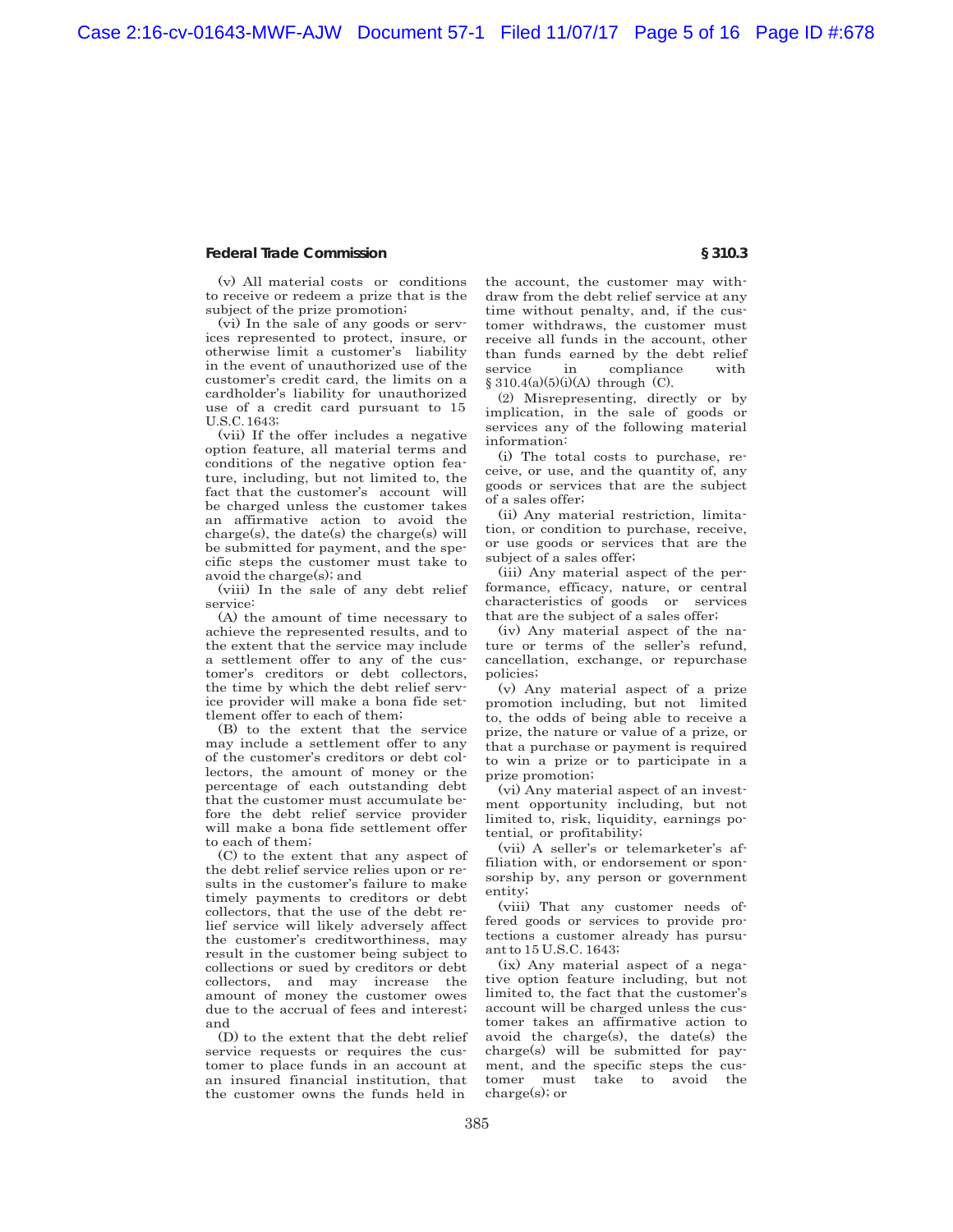**16 CFR Ch. I (1–1–16 Edition)** 

 ited to, the amount of money or the bona fide offer to negotiate, settle, or or provided by a non-profit entity. (x) Any material aspect of any debt relief service, including, but not limpercentage of the debt amount that a customer may save by using such service; the amount of time necessary to achieve the represented results; the amount of money or the percentage of each outstanding debt that the customer must accumulate before the provider of the debt relief service will initiate attempts with the customer's creditors or debt collectors or make a modify the terms of the customer's debt; the effect of the service on a customer's creditworthiness; the effect of the service on collection efforts of the customer's creditors or debt collectors; the percentage or number of customers who attain the represented results; and whether a debt relief service is offered

 card subject to protections of the (3) Causing billing information to be submitted for payment, or collecting or attempting to collect payment for goods or services or a charitable contribution, directly or indirectly, without the customer's or donor's express verifiable authorization, except when the method of payment used is a credit Truth in Lending Act and Regulation Z,661 or a debit card subject to the protections of the Electronic Fund Transfer Act and Regulation E.662 Such authorization shall be deemed verifiable if any of the following means is employed:

(i) Express written authorization by the customer or donor, which includes the customer's or donor's signature;<sup>663</sup>

 other billing entity, and which evi-(ii) Express oral authorization which is audio-recorded and made available upon request to the customer or donor, and the customer's or donor's bank or dences clearly both the customer's or donor's authorization of payment for the goods or services or charitable contribution that are the subject of the telemarketing transaction and the customer's or donor's receipt of all of the following information:

(A) The number of debits, charges, or payments (if more than one);

(B) The date(s) the debit(s), charge(s), or payment(s) will be submitted for payment;

(C) The amount(s) of the debit(s), charge(s), or payment(s);

 (D) The customer's or donor's name; (E) The customer's or donor's billing information, identified with sufficient specificity such that the customer or donor understands what account will be used to collect payment for the goods or services or charitable contribution that are the subject of the telemarketing transaction;

(F) A telephone number for customer or donor inquiry that is answered during normal business hours; and

 $(G)$  The date of the customer's or donor's oral authorization; or

(iii) Written confirmation of the transaction, identified in a clear and conspicuous manner as such on the outside of the envelope, sent to the customer or donor via first class mail prior to the submission for payment of the customer's or donor's billing information, and that includes all of the information contained  $\S$ §310.3(a)(3)(ii)(A)-(G) and a clear and conspicuous statement of the procedures by which the customer or donor can obtain a refund from the seller or telemarketer or charitable organization in the event the confirmation is inaccurate; provided, however, that this means of authorization shall not be deemed verifiable in instances in which goods or services are offered in a transaction involving a free-to-pay conversion and preacquired account information.

(4) Making a false or misleading statement to induce any person to pay for goods or services or to induce a charitable contribution.

(b) *Assisting and facilitating.* It is a deceptive telemarketing act or practice and a violation of this Rule for a person to provide substantial assistance or support to any seller or telemarketer when that person knows or consciously

seq., and Regulation Z, 12 CFR part 226. 661 Truth in Lending Act, 15 U.S.C. 1601 *et* 

<sup>&</sup>lt;sup>2</sup> Electronic Fund Transfer Act, 15 U.S.C. 1693 *et seq.,* and Regulation E, 12 CFR part

<sup>205. 663</sup> For purposes of this Rule, the term "signature" shall include an electronic or digital form of signature, to the extent that such form of signature is recognized as a valid signature under applicable federal law or state contract law.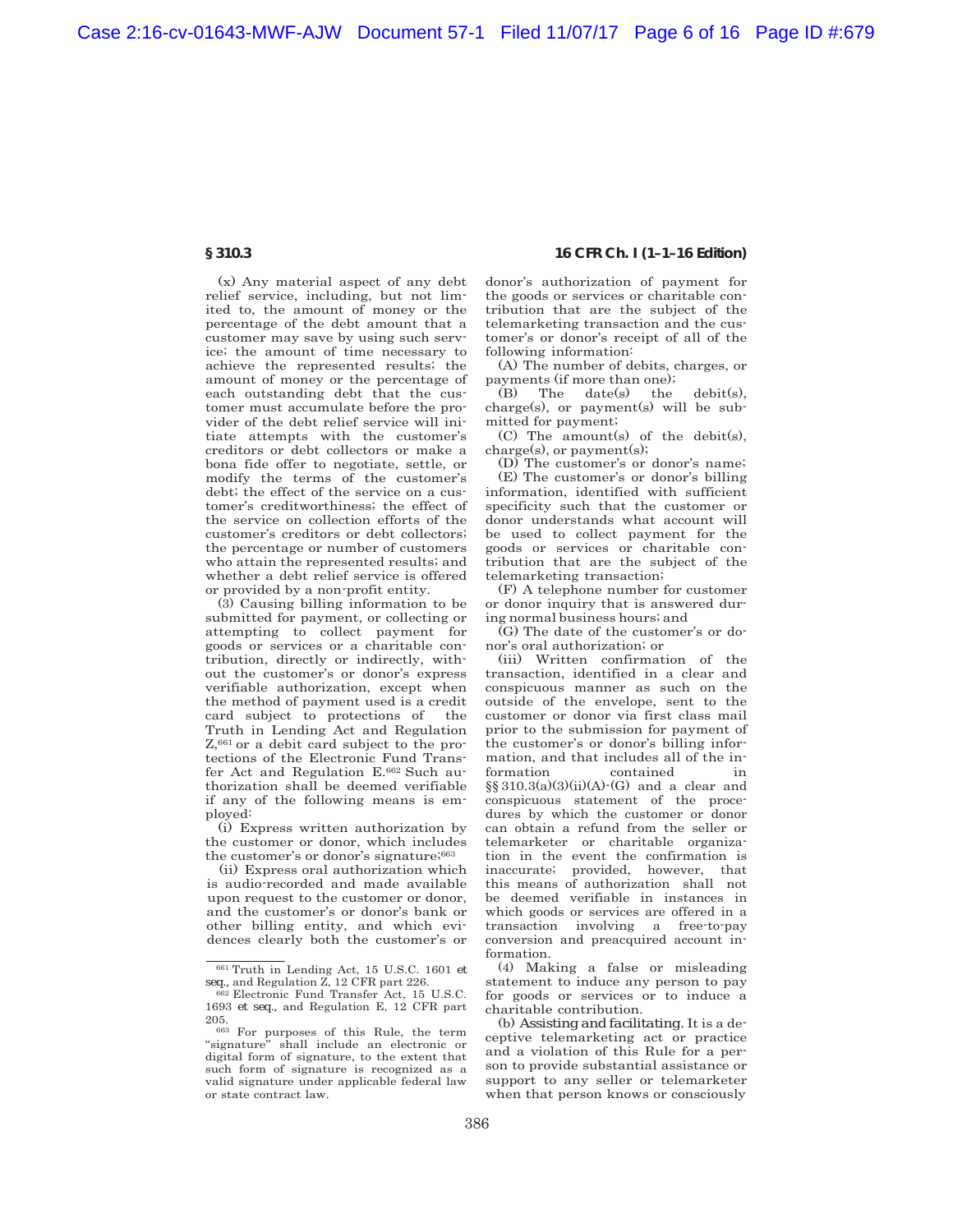avoids knowing that the seller or telemarketer is engaged in any act or practice that violates  $\S$ § 310.3(a), (c) or (d), or § 310.4 of this Rule.

(c) *Credit card laundering.* Except as expressly permitted by the applicable credit card system, it is a deceptive telemarketing act or practice and a violation of this Rule for:

(1) A merchant to present to or deposit into, or cause another to present to or deposit into, the credit card system for payment, a credit card sales draft generated by a telemarketing transaction that is not the result of a telemarketing credit card transaction between the cardholder and the merchant;

 holder and the merchant; or (2) Any person to employ, solicit, or otherwise cause a merchant, or an employee, representative, or agent of the merchant, to present to or deposit into the credit card system for payment, a credit card sales draft generated by a telemarketing transaction that is not the result of a telemarketing credit card transaction between the card-

(3) Any person to obtain access to the credit card system through the use of a business relationship or an affiliation with a merchant, when such access is not authorized by the merchant agreement or the applicable credit card system.

(d) *Prohibited deceptive acts or practices in the solicitation of charitable contributions.* It is a fraudulent charitable solicitation, a deceptive telemarketing act or practice, and a violation of this Rule for any telemarketer soliciting charitable contributions to misrepresent, directly or by implication, any of the following material information:

(1) The nature, purpose, or mission of any entity on behalf of which a charitable contribution is being requested;

 is tax deductible in whole or in part; (2) That any charitable contribution

(3) The purpose for which any charitable contribution will be used;

(4) The percentage or amount of any charitable contribution that will go to a charitable organization or to any particular charitable program;

(5) Any material aspect of a prize promotion including, but not limited to: the odds of being able to receive a prize; the nature or value of a prize; or

that a charitable contribution is required to win a prize or to participate in a prize promotion; or

**§ 310.4** 

(6) A charitable organization's or telemarketer's affiliation with, or endorsement or sponsorship by, any person or government entity.

 For the convenience of the user, the added text is set forth as follows: EFFECTIVE DATE NOTE: At 80 FR 77558, Dec. 14, 2015, § 310.3 was amended by redesignating paragraphs (a)(3)(ii)(A) through (G) as paragraphs (a)(3)(ii)(B) through (H) and adding new paragraph  $(a)(3)(ii)(A)$ , eff. Feb. 12, 2016.

 **§ 310.3 Deceptive telemarketing acts or practices.** 

- $(a) * * *$
- $(3) * * * *$

 $(ii) * * *$ 

(A) An accurate description, clearly and conspicuously stated, of the goods or services or charitable contribution for which payment authorization is sought;

## \* \* \* \* \*

#### **§ 310.4 Abusive telemarketing acts or practices.**

 seller or telemarketer to engage in the (a) *Abusive conduct generally.* It is an abusive telemarketing act or practice and a violation of this Rule for any following conduct:

(1) Threats, intimidation, or the use of profane or obscene language;

(2) Requesting or receiving payment of any fee or consideration for goods or services represented to remove derogatory information from, or improve, a person's credit history, credit record, or credit rating until:

(i) The time frame in which the seller has represented all of the goods or services will be provided to that person has expired; and

 may only be obtained for a specified (ii) The seller has provided the person with documentation in the form of a consumer report from a consumer reporting agency demonstrating that the promised results have been achieved, such report having been issued more than six months after the results were achieved. Nothing in this Rule should be construed to affect the requirement in the Fair Credit Reporting Act, 15 U.S.C. 1681, that a consumer report permissible purpose;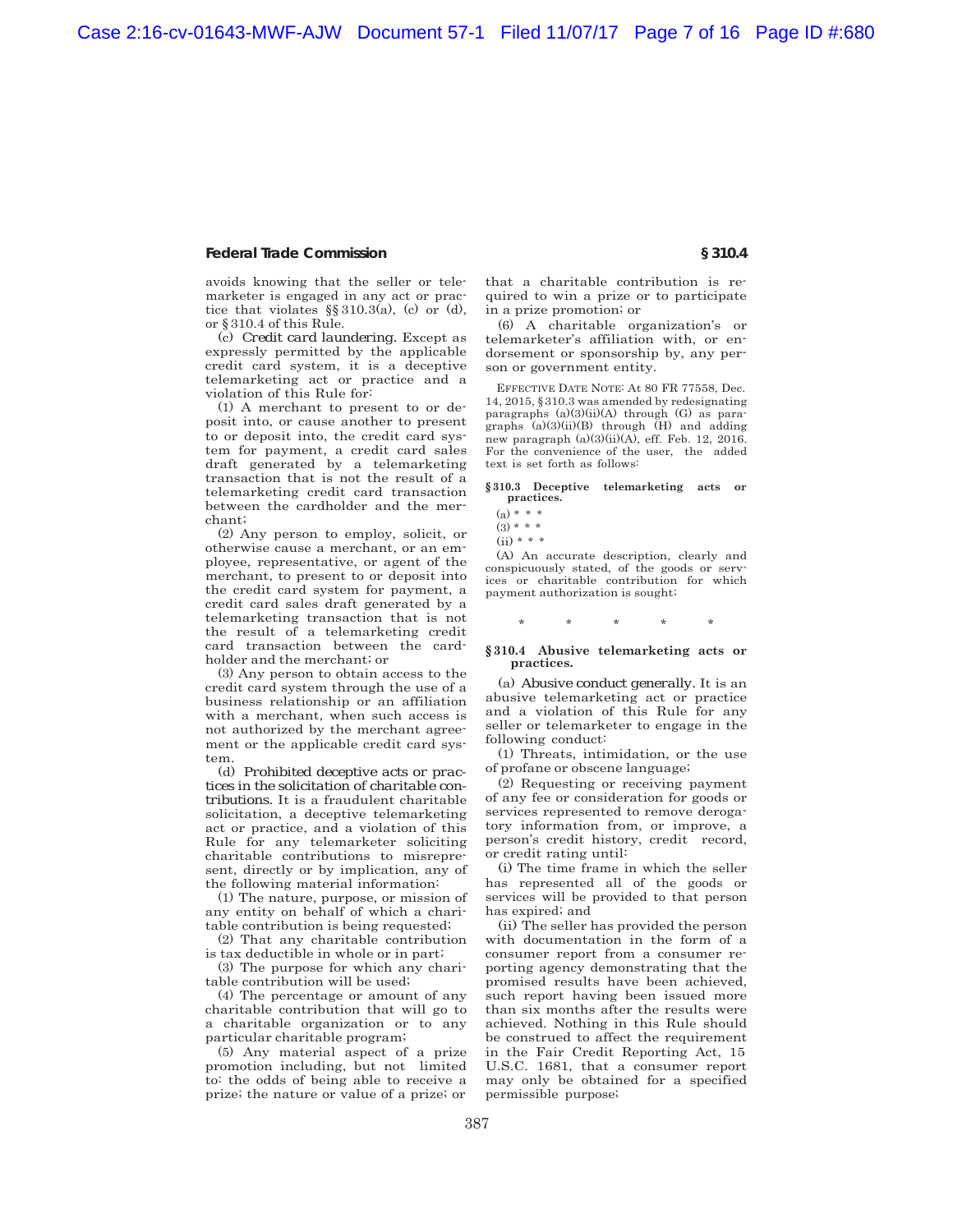**16 CFR Ch. I (1–1–16 Edition)** 

(3) Requesting or receiving payment of any fee or consideration from a person for goods or services represented to recover or otherwise assist in the return of money or any other item of value paid for by, or promised to, that person in a previous telemarketing transaction, until seven (7) business days after such money or other item is delivered to that person. This provision shall not apply to goods or services provided to a person by a licensed attorney;

 of credit when the seller or tele- obtaining or arranging a loan or other (4) Requesting or receiving payment of any fee or consideration in advance of obtaining a loan or other extension marketer has guaranteed or represented a high likelihood of success in extension of credit for a person;

(5)(i) Requesting or receiving payment of any fee or consideration for any debt relief service until and unless:

 negotiated, settled, reduced, or other- ment, debt management plan, or other (A) The seller or telemarketer has rewise altered the terms of at least one debt pursuant to a settlement agreesuch valid contractual agreement executed by the customer;

 one payment pursuant to that settle- ment agreement, debt management (B) The customer has made at least plan, or other valid contractual agreement between the customer and the creditor or debt collector; and

(C) To the extent that debts enrolled in a service are renegotiated, settled, reduced, or otherwise altered individually, the fee or consideration either:

(1) Bears the same proportional relationship to the total fee for renegotiating, settling, reducing, or altering the terms of the entire debt balance as the individual debt amount bears to the entire debt amount. The individual debt amount and the entire debt amount are those owed at the time the debt was enrolled in the service; or

(2) Is a percentage of the amount saved as a result of the renegotiation, settlement, reduction, or alteration. The percentage charged cannot change from one individual debt to another. The amount saved is the difference between the amount owed at the time the debt was enrolled in the service and the

 amount actually paid to satisfy the debt.

 requesting or requiring the customer alteration of the terms of payment or (ii) Nothing in  $§ 310.4(a)(5)(i)$  prohibits to place funds in an account to be used for the debt relief provider's fees and for payments to creditors or debt collectors in connection with the renegotiation, settlement, reduction, or other other terms of a debt, provided that:

(A) The funds are held in an account at an insured financial institution;

(B) The customer owns the funds held in the account and is paid accrued interest on the account, if any;

 count is not owned or controlled by, or (C) The entity administering the acin any way affiliated with, the debt relief service;

(D) The entity administering the account does not give or accept any money or other compensation in exchange for referrals of business involving the debt relief service; and

 $\overline{E}$ ) The customer may withdraw from the debt relief service at any time without penalty, and must receive all funds in the account, other than funds earned by the debt relief service in compliance with  $\S$  310.4(a)(5)(i)(A) through (C), within seven (7) business days of the customer's request.

(6) Disclosing or receiving, for consideration, unencrypted consumer account numbers for use in telemarketing; provided, however, that this paragraph shall not apply to the disclosure or receipt of a customer's or donor's billing information to process a payment for goods or services or a charitable contribution pursuant to a transaction;

 submitted for payment, directly or in-(7) Causing billing information to be directly, without the express informed consent of the customer or donor. In any telemarketing transaction, the seller or telemarketer must obtain the express informed consent of the customer or donor to be charged for the goods or services or charitable contribution and to be charged using the identified account. In any telemarketing transaction involving preacquired account information, the requirements in paragraphs  $(a)(7)(i)$ through (ii) of this section must be met to evidence express informed consent.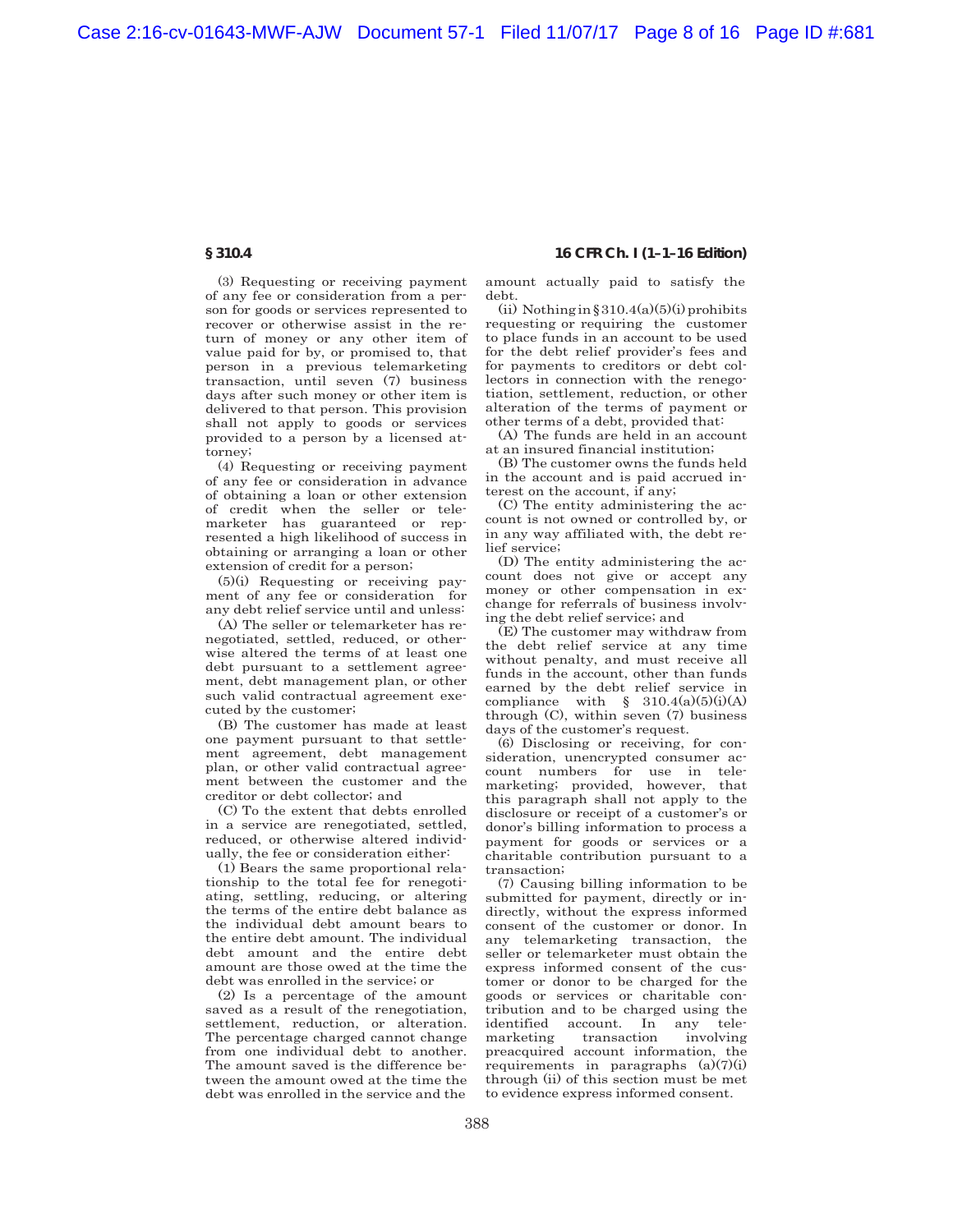(i) In any telemarketing transaction involving preacquired account information and a free-to-pay conversion feature, the seller or telemarketer must:

(A) Obtain from the customer, at a minimum, the last four (4) digits of the account number to be charged;

(B) Obtain from the customer his or her express agreement to be charged for the goods or services and to be charged using the account number pursuant to paragraph  $(a)(7)(i)(A)$  of this section; and,

(C) Make and maintain an audio recording of the entire telemarketing transaction.

(ii) In any other telemarketing transaction involving preacquired account information not described in paragraph (a)(7)(i) of this section, the seller or telemarketer must:

 count to be charged with sufficient (A) At a minimum, identify the acspecificity for the customer or donor to understand what account will be charged; and

(B) Obtain from the customer or donor his or her express agreement to be charged for the goods or services and to be charged using the account number identified pursuant to paragraph  $(a)(7)(ii)(A)$  of this section; or

(8) Failing to transmit or cause to be transmitted the telephone number, and, when made available by the telemarketer's carrier, the name of the telemarketer, to any caller identification service in use by a recipient of a telemarketing call; provided that it shall not be a violation to substitute (for the name and phone number used in, or billed for, making the call) the name of the seller or charitable organization on behalf of which a telemarketing call is placed, and the seller's or charitable organization's customer or donor service telephone number, which is answered during regular business hours.

(b) *Pattern of calls.* (1) It is an abusive telemarketing act or practice and a violation of this Rule for a telemarketer to engage in, or for a seller to cause a telemarketer to engage in, the following conduct:

 versation, repeatedly or continuously (i) Causing any telephone to ring, or engaging any person in telephone conwith intent to annoy, abuse, or harass any person at the called number;

(ii) Denying or interfering in any way, directly or indirectly, with a person's right to be placed on any registry of names and/or telephone numbers of persons who do not wish to receive outbound telephone calls established to comply with  $§ 310.4(b)(1)(iii);$ 

(iii) Initiating any outbound telephone call to a person when:

(A) That person previously has stated that he or she does not wish to receive an outbound telephone call made by or on behalf of the seller whose goods or services are being offered or made on behalf of the charitable organization for which a charitable contribution is being solicited; or

 who do not wish to receive outbound of goods or services unless the seller: (B) That person's telephone number is on the "do-not-call" registry, maintained by the Commission, of persons telephone calls to induce the purchase

 place calls to that person. Such written (i) Has obtained the express agreement, in writing, of such person to agreement shall clearly evidence such person's authorization that calls made by or on behalf of a specific party may be placed to that person, and shall include the telephone number to which the calls may be placed and the signature664 of that person; or

 does not wish to receive outbound tele-(ii) Has an established business relationship with such person, and that person has not stated that he or she phone calls under paragraph  $(b)(1)(iii)(A)$  of this section; or

(iv) Abandoning any outbound telephone call. An outbound telephone call is ''abandoned'' under this section if a person answers it and the telemarketer does not connect the call to a sales representative within two (2) seconds of the person's completed greeting.

(v) Initiating any outbound telephone call that delivers a prerecorded message, other than a prerecorded message permitted for compliance with the call

 such form of signature is recognized as a 664 For purposes of this Rule, the term ''signature'' shall include an electronic or digital form of signature, to the extent that valid signature under applicable federal law or state contract law.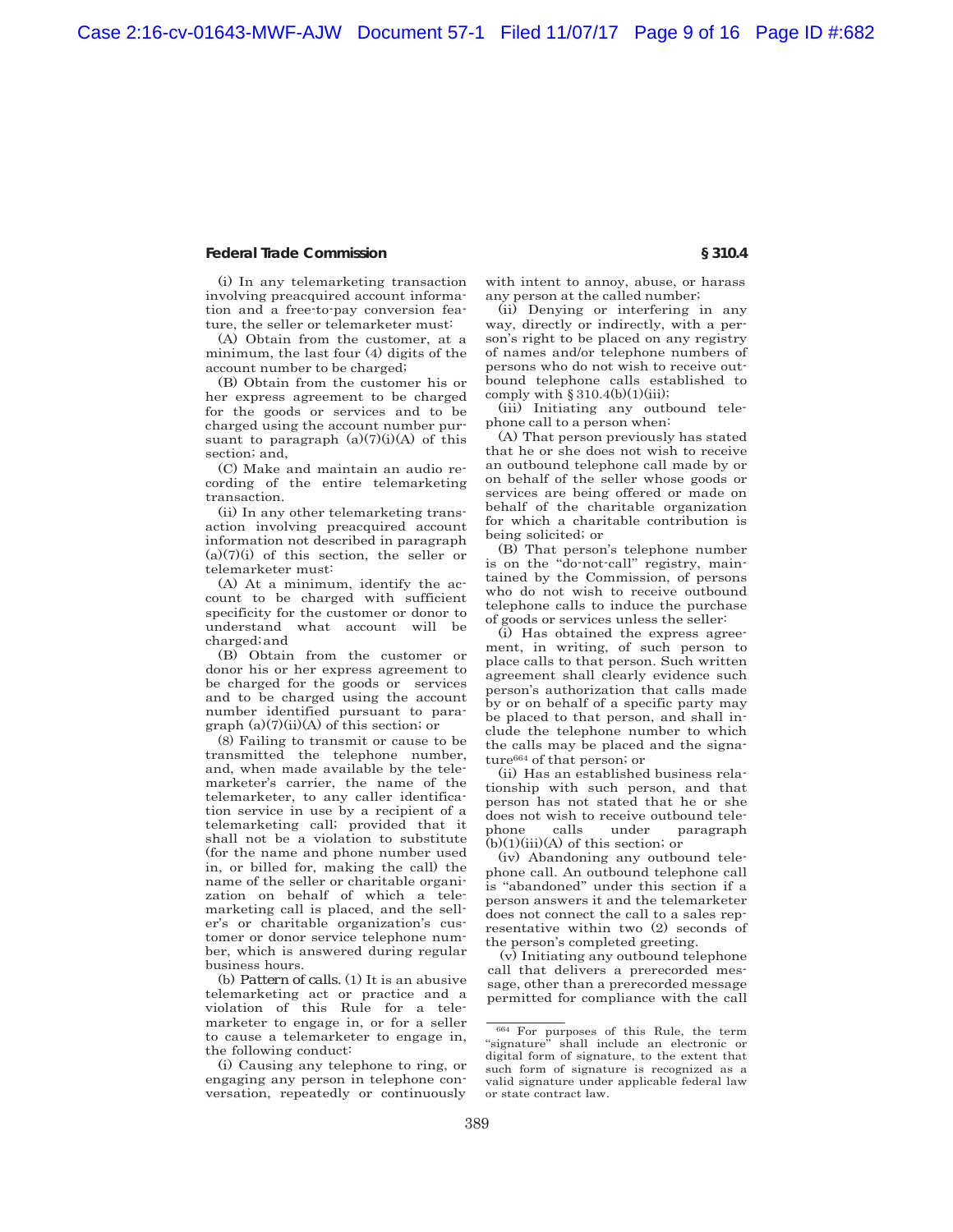Case 2:16-cv-01643-MWF-AJW Document 57-1 Filed 11/07/17 Page 10 of 16 Page ID #:683

# **§ 310.4**

abandonment safe harbor in § 310.4(b)(4)(iii), unless:

(A) In any such call to induce the purchase of any good or service, the seller has obtained from the recipient of the call an express agreement, in writing, that:

(i) The seller obtained only after a clear and conspicuous disclosure that the purpose of the agreement is to authorize the seller to place prerecorded calls to such person;

 of purchasing any good or service; (ii) The seller obtained without requiring, directly or indirectly, that the agreement be executed as a condition

(iii) Evidences the willingness of the recipient of the call to receive calls that deliver prerecorded messages by or on behalf of a specific seller; and

(iv) Includes such person's telephone number and signature;665 and

 purchase of any good or service, or to (B) In any such call to induce the induce a charitable contribution from a member of, or previous donor to, a nonprofit charitable organization on whose behalf the call is made, the seller or telemarketer:

(i) Allows the telephone to ring for at least fifteen (15) seconds or four (4) rings before disconnecting an unanswered call; and

(ii) Within two (2) seconds after the completed greeting of the person called, plays a prerecorded message that promptly provides the disclosures required by § 310.4(d) or (e), followed immediately by a disclosure of one or both of the following:

 Do Not Call request pursuant to (A) In the case of a call that could be answered in person by a consumer, that the person called can use an automated interactive voice and/or keypress-activated opt-out mechanism to assert a  $§ 310.4(b)(1)(iii)(A)$  at any time during the message. The mechanism must:

(1) Automatically add the number called to the seller's entity-specific Do Not Call list;

(2) Once invoked, immediately disconnect the call; and

(3) Be available for use at any time during the message; and

**16 CFR Ch. I (1–1–16 Edition)** 

(B) In the case of a call that could be answered by an answering machine or voicemail service, that the person called can use a toll-free telephone number to assert a Do Not Call request pursuant to  $\S$  310.4(b)(1)(iii)(A). The number provided must connect directly to an automated interactive voice or keypress-activated opt-out mechanism that:

(1) Automatically adds the number called to the seller's entity-specific Do Not Call list;

(2) Immediately thereafter disconnects the call; and

(3) Is accessible at any time throughout the duration of the telemarketing campaign; and

(iii) Complies with all other requirements of this part and other applicable federal and state laws.

(C) Any call that complies with all applicable requirements of this paragraph (v) shall not be deemed to violate  $§ 310.4(b)(1)(iv)$  of this part.

(D) This paragraph (v) shall not apply to any outbound telephone call that delivers a prerecorded healthcare message made by, or on behalf of, a covered entity or its business associate, as those terms are defined in the HIPAA Privacy Rule, 45 CFR 160.103.

(2) It is an abusive telemarketing act or practice and a violation of this Rule for any person to sell, rent, lease, purchase, or use any list established to comply with §  $310.4(b)(1)(iii)(A)$ , or maintained by the Commission pursuant to  $$310.4(b)(1)(iii)(B)$ , for any purpose except compliance with the provisions of this Rule or otherwise to prevent telephone calls to telephone numbers on such lists.

(3) A seller or telemarketer will not be liable for violating  $\S 310.4(b)(1)(ii)$ and (iii) if it can demonstrate that, as part of the seller's or telemarketer's routine business practice:

(i) It has established and implemented written procedures to comply with  $§ 310.4(b)(1)(ii)$  and (iii);

(ii) It has trained its personnel, and any entity assisting in its compliance, in the procedures established pursuant to  $$310,4(b)(3)(i);$ 

(iii) The seller, or a telemarketer or another person acting on behalf of the

<sup>665</sup> For purposes of this Rule, the term ''signature'' shall include an electronic or digital form of signature, to the extent that such form of signature is recognized as a valid signature under applicable federal law or state contract law.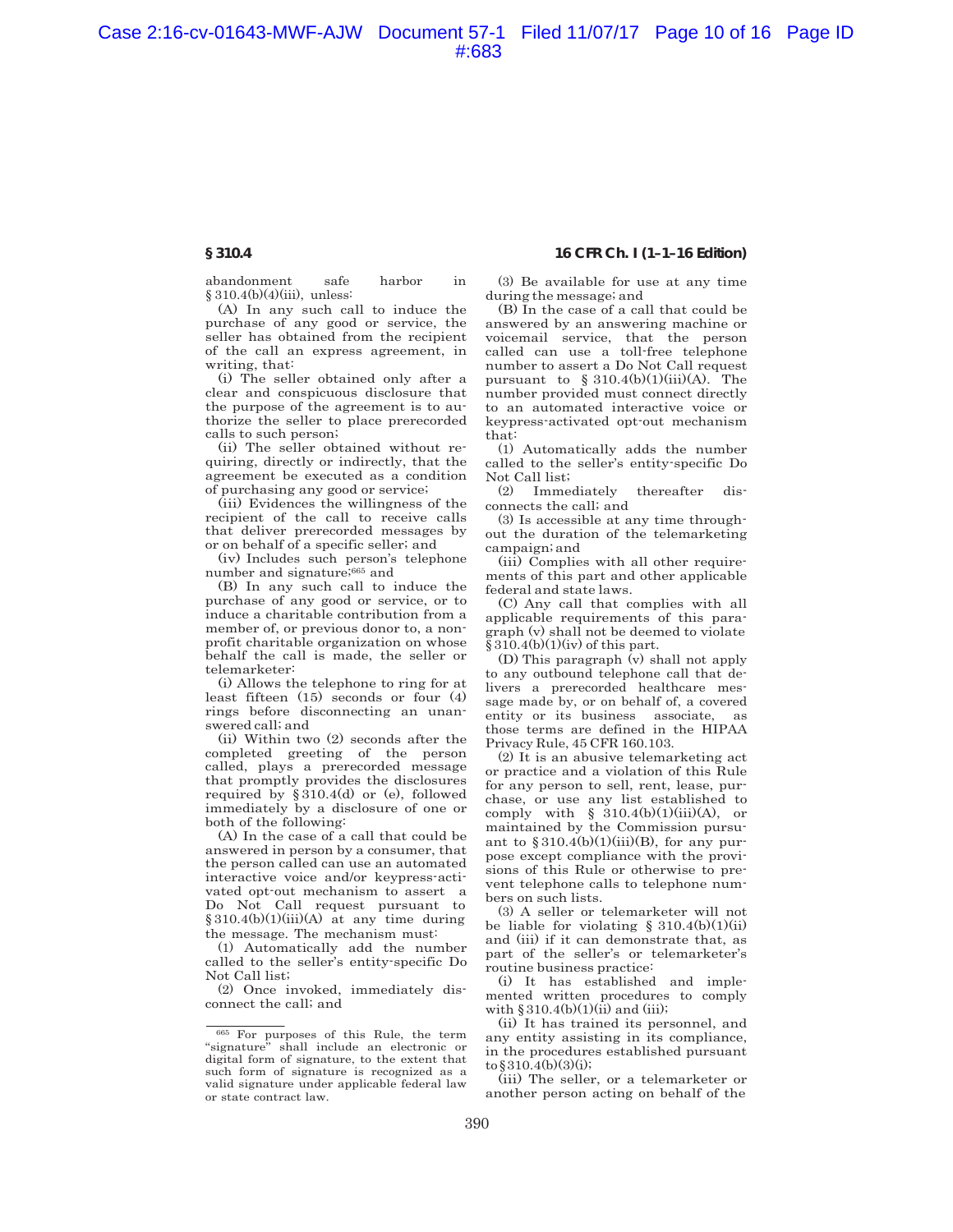Case 2:16-cv-01643-MWF-AJW Document 57-1 Filed 11/07/17 Page 11 of 16 Page ID #:684

#### **Federal Trade Commission**

seller or charitable organization, has maintained and recorded a list of telephone numbers the seller or charitable organization may not contact, in compliance with  $§ 310.4(b)(1)(iii)(A);$ 

(iv) The seller or a telemarketer uses a process to prevent telemarketing to any telephone number on any list established pursuant to  $\S 310.4(b)(3)(iii)$  or 310.4(b)(1)(iii)(B), employing a version of the ''do-not-call'' registry obtained from the Commission no more than thirty-one (31) days prior to the date any call is made, and maintains records documenting this process;

 procedures established pursuant to (v) The seller or a telemarketer or another person acting on behalf of the seller or charitable organization, monitors and enforces compliance with the  $\frac{1}{8}$  310.4(b)(3)(i); and

(vi) Any subsequent call otherwise violating  $§ 310.4(b)(1)(ii)$  or (iii) is the result of error.

(4) A seller or telemarketer will not be liable for violating  $§ 310.4(b)(1)(iv)$  if:

(i) The seller or telemarketer employs technology that ensures abandonment of no more than three (3) percent of all calls answered by a person, measured over the duration of a single calling campaign, if less than 30 days, or separately over each successive 30 day period or portion thereof that the campaign continues.

(ii) The seller or telemarketer, for each telemarketing call placed, allows the telephone to ring for at least fifteen  $(15)$  seconds or four  $(4)$  rings before disconnecting an unanswered call;

(iii) Whenever a sales representative is not available to speak with the person answering the call within two (2) seconds after the person's completed greeting, the seller or telemarketer promptly plays a recorded message that states the name and telephone number of the seller on whose behalf the call was placed<sup>666</sup>; and

 records establishing compliance with (iv) The seller or telemarketer, in accordance with  $\S$  310.5(b)-(d), retains  $§ 310.4(b)(4)(i)-(iii).$ 

(c) *Calling time restrictions.* Without the prior consent of a person, it is an abusive telemarketing act or practice and a violation of this Rule for a telemarketer to engage in outbound telephone calls to a person's residence at any time other than between 8:00 a.m. and 9:00 p.m. local time at the called person's location.

(d) *Required oral disclosures in the sale of goods or services.* It is an abusive telemarketing act or practice and a violation of this Rule for a telemarketer in an outbound telephone call or internal or external upsell to induce the purchase of goods or services to fail to disclose truthfully, promptly, and in a clear and conspicuous manner to the person receiving the call, the following information:

(1) The identity of the seller;

(2) That the purpose of the call is to sell goods or services;

(3) The nature of the goods or services; and

 section only to the extent that the in-(4) That no purchase or payment is necessary to be able to win a prize or participate in a prize promotion if a prize promotion is offered and that any purchase or payment will not increase the person's chances of winning. This disclosure must be made before or in conjunction with the description of the prize to the person called. If requested by that person, the telemarketer must disclose the no-purchase/no-payment entry method for the prize promotion; provided, however, that, in any internal upsell for the sale of goods or services, the seller or telemarketer must provide the disclosures listed in this formation in the upsell differs from the disclosures provided in the initial telemarketing transaction.

(e) *Required oral disclosures in charitable solicitations.* It is an abusive telemarketing act or practice and a violation of this Rule for a telemarketer, in an outbound telephone call to induce a charitable contribution, to fail to disclose truthfully, promptly, and in a clear and conspicuous manner to the person receiving the call, the following information:

(1) The identity of the charitable organization on behalf of which the request is being made; and

# **§ 310.4**

<sup>666</sup> This provision does not affect any seller's or telemarketer's obligation to comply with relevant state and federal laws, includ-ing but not limited to the TCPA, 47 U.S.C. 227, and 47 CFR part 64.1200.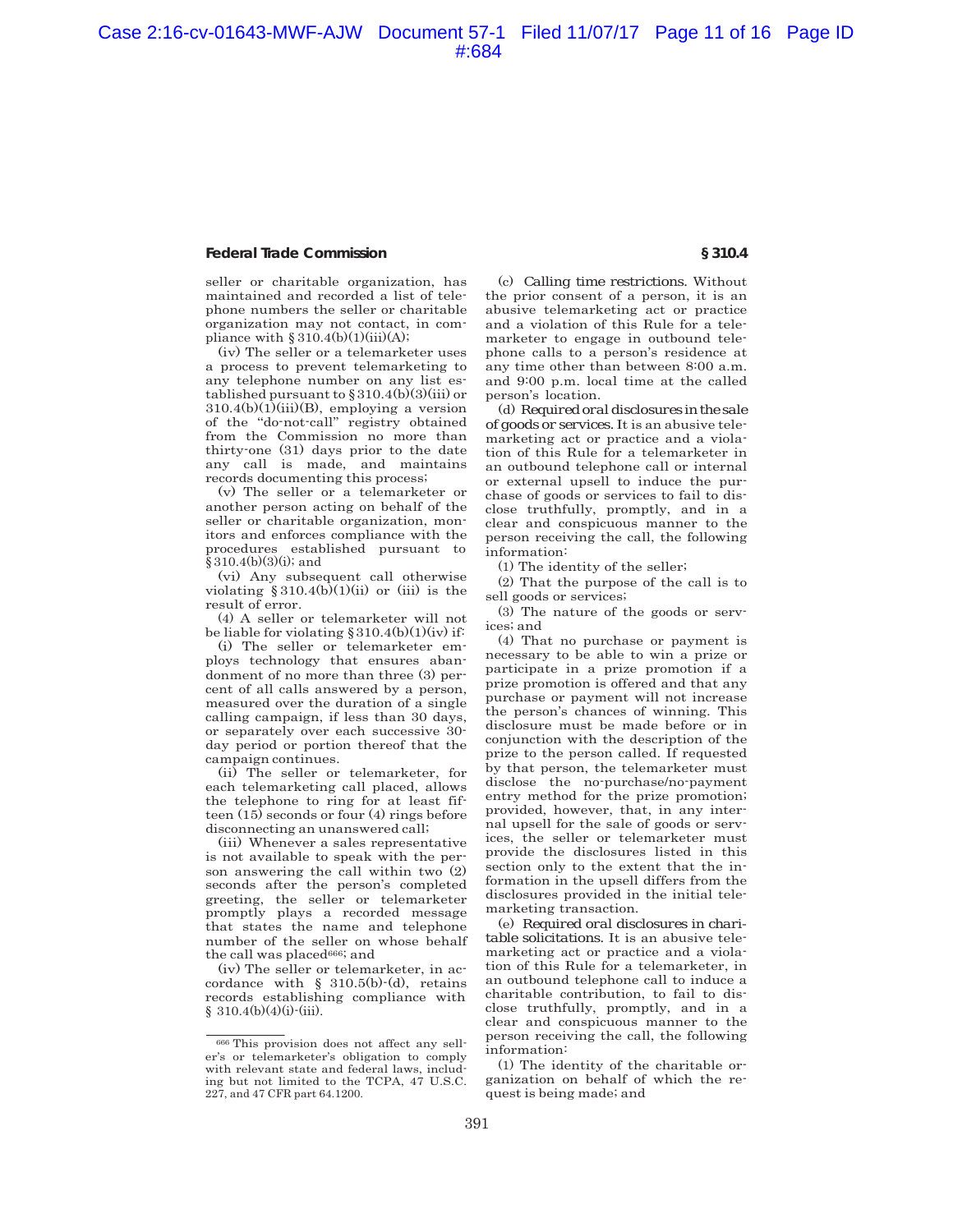Case 2:16-cv-01643-MWF-AJW Document 57-1 Filed 11/07/17 Page 12 of 16 Page ID #:685

## **§ 310.5**

(2) That the purpose of the call is to solicit a charitable contribution.

[75 FR 48516, Aug. 10, 2010, as amended at 76 FR 58716, Sept. 22, 2011]

EFFECTIVE DATE NOTE: At 80 FR 77558, Dec. 14, 2015, § 310.4 was amended by revising paragraphs (a)(3), (b)(1)(ii), (iii)(B), and (3)(vi), effective February 12, 2016, and in paragraph  $(a)(7)(ii)(B)$  by removing "or" from the end of the paragraph, in paragraph (a)(8) by removing the final period and adding a semicolon in its place, and by adding paragraphs (a)(9) and (10), effective June 13, 2016. For the convenience of the user, the added and revised text is set forth as follows:

 **§ 310.4 Abusive telemarketing acts or prac- tices.** 

 $(a) * * *$ 

(3) Requesting or receiving payment of any fee or consideration from a person for goods or services represented to recover or otherwise assist in the return of money or any other item of value paid for by, or promised to, that person in a previous transaction, until seven (7) business days after such money or other item is delivered to that person. This provision shall not apply to goods or services provided to a person by a licensed attorney;

\* \* \* \* \*

(9) Creating or causing to be created, directly or indirectly, a remotely created payment order as payment for goods or services offered or sold through telemarketing or as a charitable contribution solicited or sought through telemarketing; or

(10) Accepting from a customer or donor, directly or indirectly, a cash-to-cash money transfer or cash reload mechanism as payment for goods or services offered or sold through telemarketing or as a charitable contribution solicited or sought through telemarketing.

 $(b) * * * *$ <br>(1) \* \* \*

 (ii) Denying or interfering in any way, di- fore accepting the request; assessing a rectly or indirectly, with a person's right to be placed on any registry of names and/or telephone numbers of persons who do not wish to receive outbound telephone calls established to comply with paragraph (b)(1)(iii)(A) of this section, including, but not limited to, harassing any person who makes such a request; hanging up on that person; failing to honor the request; requiring the person to listen to a sales pitch becharge or fee for honoring the request; requiring a person to call a different number to submit the request; and requiring the person to identify the seller making the call or on whose behalf the call is made;  $(iii)$  \*

**16 CFR Ch. I (1–1–16 Edition)** 

(B) That person's telephone number is on the ''do-not-call'' registry, maintained by the Commission, of persons who do not wish to receive outbound telephone calls to induce the purchase of goods or services unless the seller or telemarketer:

(1) Can demonstrate that the seller has obtained the express agreement, in writing, of such person to place calls to that person. Such written agreement shall clearly evidence such person's authorization that calls made by or on behalf of a specific party may be placed to that person, and shall include the telephone number to which the calls may be placed and the signature 664 of that person; or

(2) Can demonstrate that the seller has an established business relationship with such person, and that person has not stated that he or she does not wish to receive outbound telephone calls under paragraph (b)(1)(iii)(A) of this section; or

\* \* \* \* \*

 $(3) * * * *$ 

(vi) Any subsequent call otherwise violating paragraph  $(b)(1)(ii)$  or  $(iii)$  of this section is the result of error and not of failure to obtain any information necessary to comply with a request pursuant to paragraph (b)(1)(iii)(A) of this section not to receive further calls by or on behalf of a seller or charitable organization.

\* \* \* \* \*

#### **§ 310.5 Recordkeeping requirements.**

(a) Any seller or telemarketer shall keep, for a period of 24 months from the date the record is produced, the following records relating to its telemarketing activities:

(1) All substantially different adver-<br>tising, brochures, telemarketing brochures, telemarketing scripts, and promotional materials;

 of each prize recipient and the prize (2) The name and last known address awarded for prizes that are represented, directly or by implication, to have a value of \$25.00 or more;

(3) The name and last known address of each customer, the goods or services purchased, the date such goods or services were shipped or provided, and the

 664 For purposes of this Rule, the term such form of signature is recognized as a ''signature'' shall include an electronic or digital form of signature, to the extent that valid signature under applicable federal law or state contract law.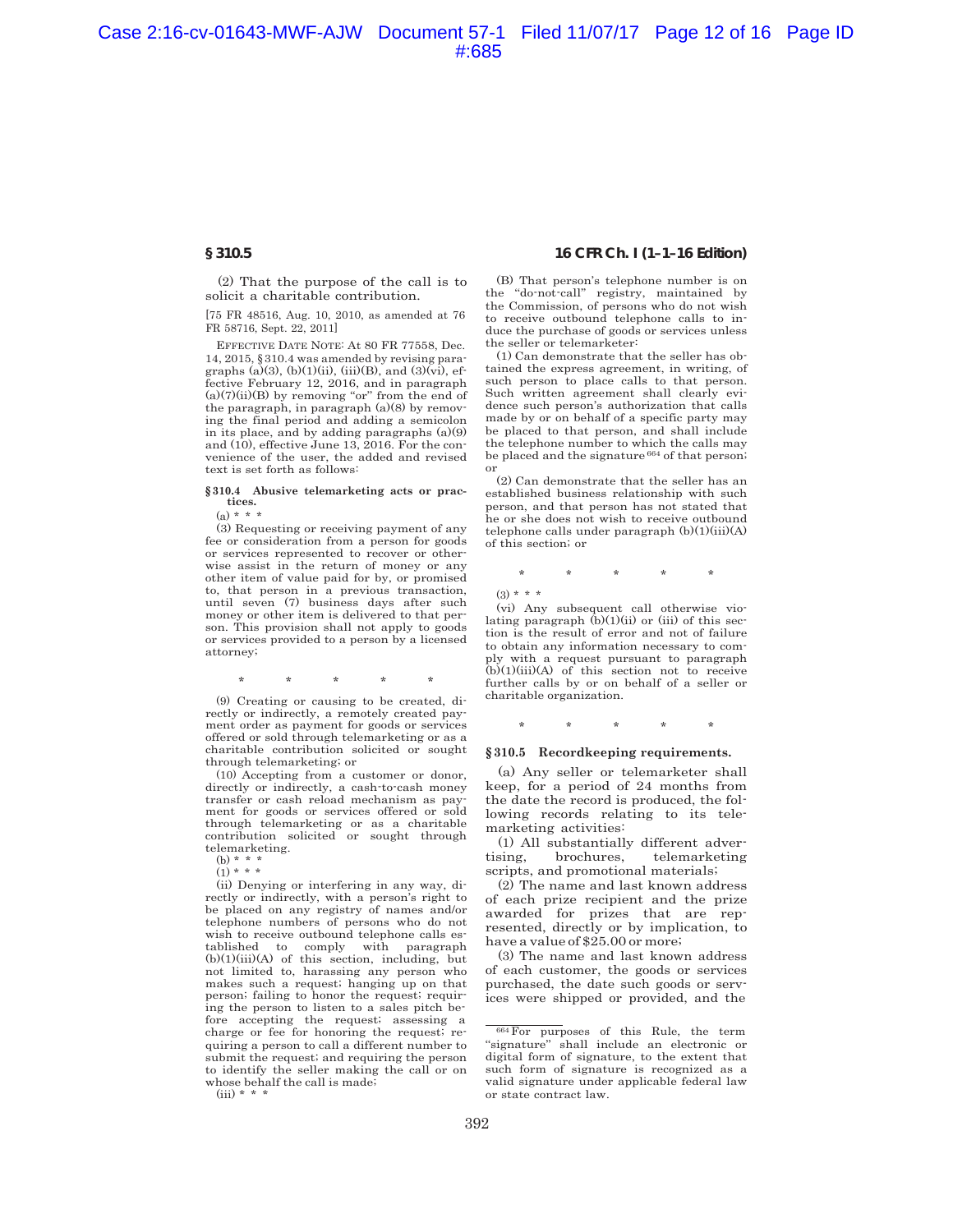Case 2:16-cv-01643-MWF-AJW Document 57-1 Filed 11/07/17 Page 13 of 16 Page ID #:686

## **Federal Trade Commission**

amount paid by the customer for the goods or services;<sup>667</sup>

(4) The name, any fictitious name used, the last known home address and telephone number, and the job title(s) for all current and former employees directly involved in telephone sales or solicitations; provided, however, that if the seller or telemarketer permits fictitious names to be used by employees, each fictitious name must be traceable to only one specific employee; and

(5) All verifiable authorizations or records of express informed consent or express agreement required to be provided or received under this Rule.

 format, or place as they keep such (b) A seller or telemarketer may keep the records required by  $§ 310.5(a)$ in any form, and in the same manner, records in the ordinary course of business. Failure to keep all records required by § 310.5(a) shall be a violation of this Rule.

 that duplicate those of the other. If the (c) The seller and the telemarketer calling on behalf of the seller may, by written agreement, allocate responsibility between themselves for the recordkeeping required by this Section. When a seller and telemarketer have entered into such an agreement, the terms of that agreement shall govern, and the seller or telemarketer, as the case may be, need not keep records agreement is unclear as to who must maintain any required record(s), or if no such agreement exists, the seller shall be responsible for complying with §§ 310.5(a)(1)-(3) and (5); the telemarketer shall be responsible for complying with  $\S 310.5(a)(4)$ .

 termination of the seller's or tele- marketer's business, the principal of section. In the event of any sale, as- of the seller's or telemarketer's busi-(d) In the event of any dissolution or that seller or telemarketer shall maintain all records as required under this signment, or other change in ownership ness, the successor business shall maintain all records required under this section.

#### **§ 310.6 Exemptions.**

(a) Solicitations to induce charitable contributions via outbound telephone calls are not covered by  $§ 310.4(b)(1)(iii)(B)$  of this Rule.

(b) The following acts or practices are exempt from this Rule:

(1) The sale of pay-per-call services subject to the Commission's Rule entitled ''Trade Regulation Rule Pursuant to the Telephone Disclosure and Dispute Resolution Act of 1992,'' 16 CFR part 308, *provided,* however, that this exemption does not apply to the requirements of  $\S$ § 310.4(a)(1), (a)(7), (b), and  $(c)$ ;

 (2) The sale of franchises subject to the Commission's Rule entitled ''Dis-Concerning Franchising," ("Franchise Rule'') 16 CFR part 436, and the sale of business opportunities subject to the Commission's Rule entitled ''Disclo- sure Requirements and Prohibitions Concerning Business Opportunities,'' closure Requirements and Prohibitions (''Business Opportunity Rule'') 16 CFR part 437, *provided,* however, that this exemption does not apply to the requirements of  $\S$ § 310.4(a)(1), (a)(7), (b), and (c);

 apply to the requirements of (3) Telephone calls in which the sale of goods or services or charitable solicitation is not completed, and payment or authorization of payment is not required, until after a face-to-face sales or donation presentation by the seller or charitable organization, *provided,* however, that this exemption does not  $\S$ § 310.4(a)(1), (a)(7), (b), and (c);

(4) Telephone calls initiated by a customer or donor that are not the result of any solicitation by a seller, charitable organization, or telemarketer, *provided,* however, that this exemption does not apply to any instances of upselling included in such telephone calls;

(5) Telephone calls initiated by a customer or donor in response to an advertisement through any medium, other than direct mail solicitation, *provided,* however, that this exemption does not apply to calls initiated by a customer

393

## **§ 310.6**

 subject to the Truth in Lending Act, 15 226, compliance with the recordkeeping re- and Regulation Z, shall constitute compli-ance with § 310.5(a)(3) of this Rule. 667 For offers of consumer credit products U.S.C. 1601 *et seq.,* and Regulation Z, 12 CFR quirements under the Truth in Lending Act,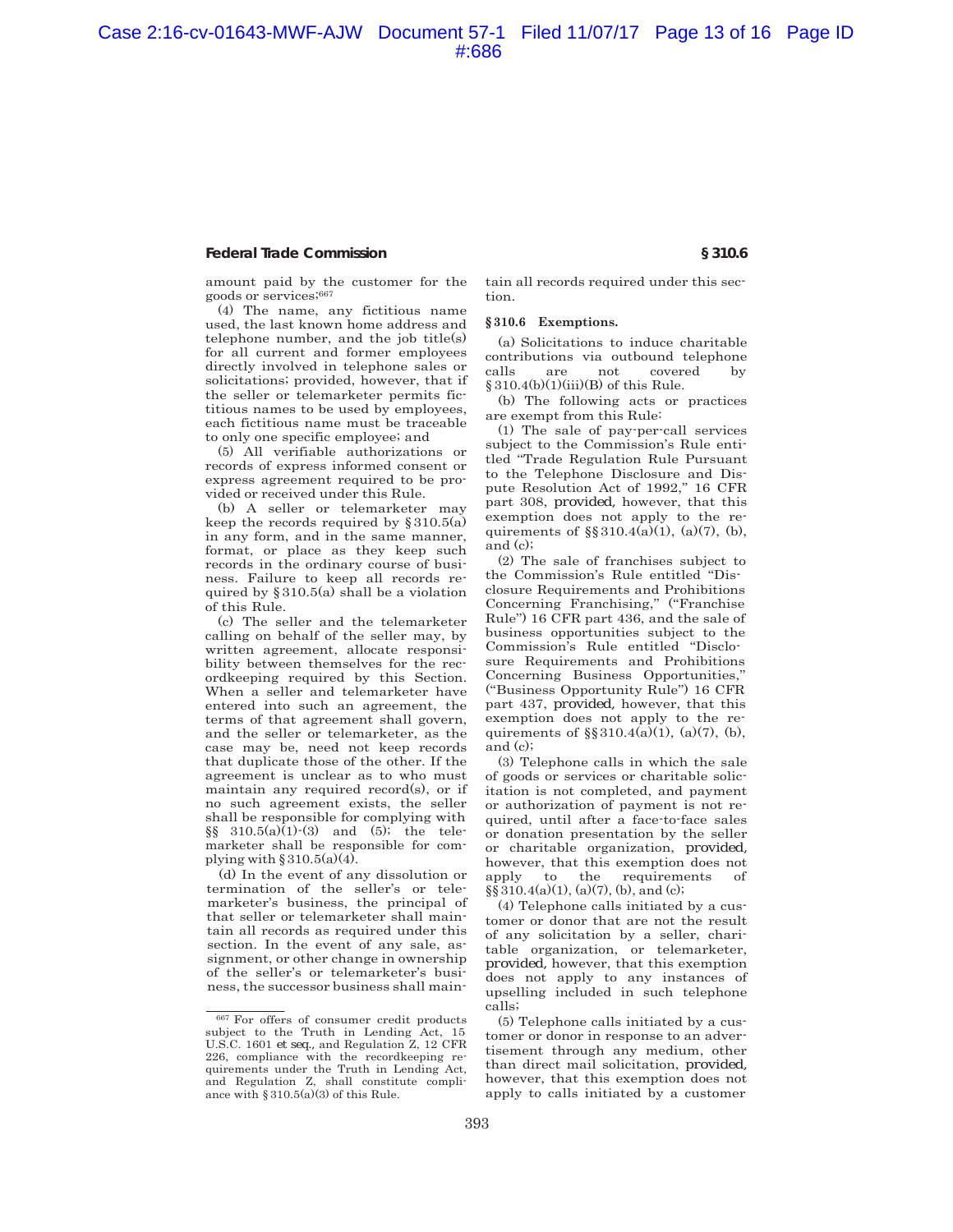Case 2:16-cv-01643-MWF-AJW Document 57-1 Filed 11/07/17 Page 14 of 16 Page ID #:687

# **§ 310.7**

or donor in response to an advertisement relating to investment opportunities, debt relief services, business opportunities other than business arrangements covered by the Franchise Rule or Business Opportunity Rule, or advertisements involving goods or services described in §§ 310.3(a)(1)(vi) or  $310.4(a)(2)-(4)$ ; or to any instances of upselling included in such telephone calls;

(6) Telephone calls initiated by a customer or donor in response to a direct mail solicitation, including solicitations via the U.S. Postal Service, facsimile transmission, electronic mail, and other similar methods of delivery in which a solicitation is directed to specific address(es) or person(s), that clearly, conspicuously, and truthfully discloses all material information listed in § 310.3(a)(1) of this Rule, for any goods or services offered in the direct mail solicitation, and that contains no material misrepresentation regarding any item contained in § 310.3(d) of this Rule for any requested charitable contribution; *provided,* however, that this exemption does not apply to calls initiated by a customer in response to a direct mail solicitation relating to prize promotions, investment opportunities, debt relief services, business opportunities other than business arrangements covered by the Franchise Rule or Business Opportunity Rule, or goods or services described in  $\S$ § 310.3(a)(1)(vi) or  $310.4(a)(2)-(4)$ ; or to any instances of upselling included in such telephone calls; and

 durable office or cleaning supplies. (7) Telephone calls between a telemarketer and any business, except calls to induce the retail sale of nondurable office or cleaning supplies; *provided,* however, that  $\S 310.4(b)(1)(iii)(B)$ and § 310.5 of this Rule shall not apply to sellers or telemarketers of non-

 2016, and by adding paragraphs (b)(5)(ii) and EFFECTIVE DATE NOTE: At 80 FR 77559, Dec. 14, 2015, § 310.6 was amended by revising paragraphs  $(b)(5)$ ,  $(6)$  and  $(7)$ , effective Feb. 12,  $(6)(ii)$ , effective June 13, 2016. For the convenience of the user, the added and revised text is set forth as follows:

#### **§ 310.6 Exemptions.**

\* \* \* \* \*

# **16 CFR Ch. I (1–1–16 Edition)**

 $(b) * * * *$ 

 through any medium, other than direct mail (5) Telephone calls initiated by a customer or donor in response to an advertisement solicitation, *provided,* however, that this exemption does not apply to:

 ices described in § 310.3(a)(1)(vi) or § 310.4(a)(2) (i) Calls initiated by a customer or donor in response to an advertisement relating to investment opportunities, debt relief services, business opportunities other than business arrangements covered by the Franchise Rule or Business Opportunity Rule, or advertisements involving offers for goods or servthrough (4);

(ii) The requirements of  $\S 310.4(a)(9)$  or (10); or

(iii) Any instances of upselling included in such telephone calls;

(6) Telephone calls initiated by a customer or donor in response to a direct mail solicitation, including solicitations via the U.S. Postal Service, facsimile transmission, electronic mail, and other similar methods of delivery in which a solicitation is directed to specific address(es) or person(s), that clearly, conspicuously, and truthfully discloses all material information listed in § 310.3(a)(1), for any goods or services offered in the direct mail solicitation, and that contains no material misrepresentation regarding any item contained in § 310.3(d) for any requested charitable contribution; *provided,* however, that this exemption does not apply to:

(i) Calls initiated by a customer in response to a direct mail solicitation relating to prize promotions, investment opportunities, debt relief services, business opportunities other than business arrangements covered by the Franchise Rule or Business Opportunity Rule, or goods or services described in § 310.3(a)(1)(vi) or § 310.4(a)(2) through (4);

(ii) The requirements of  $\S 310.4(a)(9)$  or (10); or

(iii) Any instances of upselling included in such telephone calls; and

 ing supplies; *provided,* however, that (7) Telephone calls between a telemarketer and any business to induce the purchase of goods or services or a charitable contribution by the business, except calls to induce the retail sale of nondurable office or clean- $\S$ § 310.4(b)(1)(iii)(B) and 310.5 shall not apply to sellers or telemarketers of nondurable office or cleaning supplies.

#### **§ 310.7 Actions by states and private persons.**

 Act, shall serve written notice of its (a) Any attorney general or other officer of a state authorized by the state to bring an action under the Telemarketing and Consumer Fraud and Abuse Prevention Act, and any private person who brings an action under that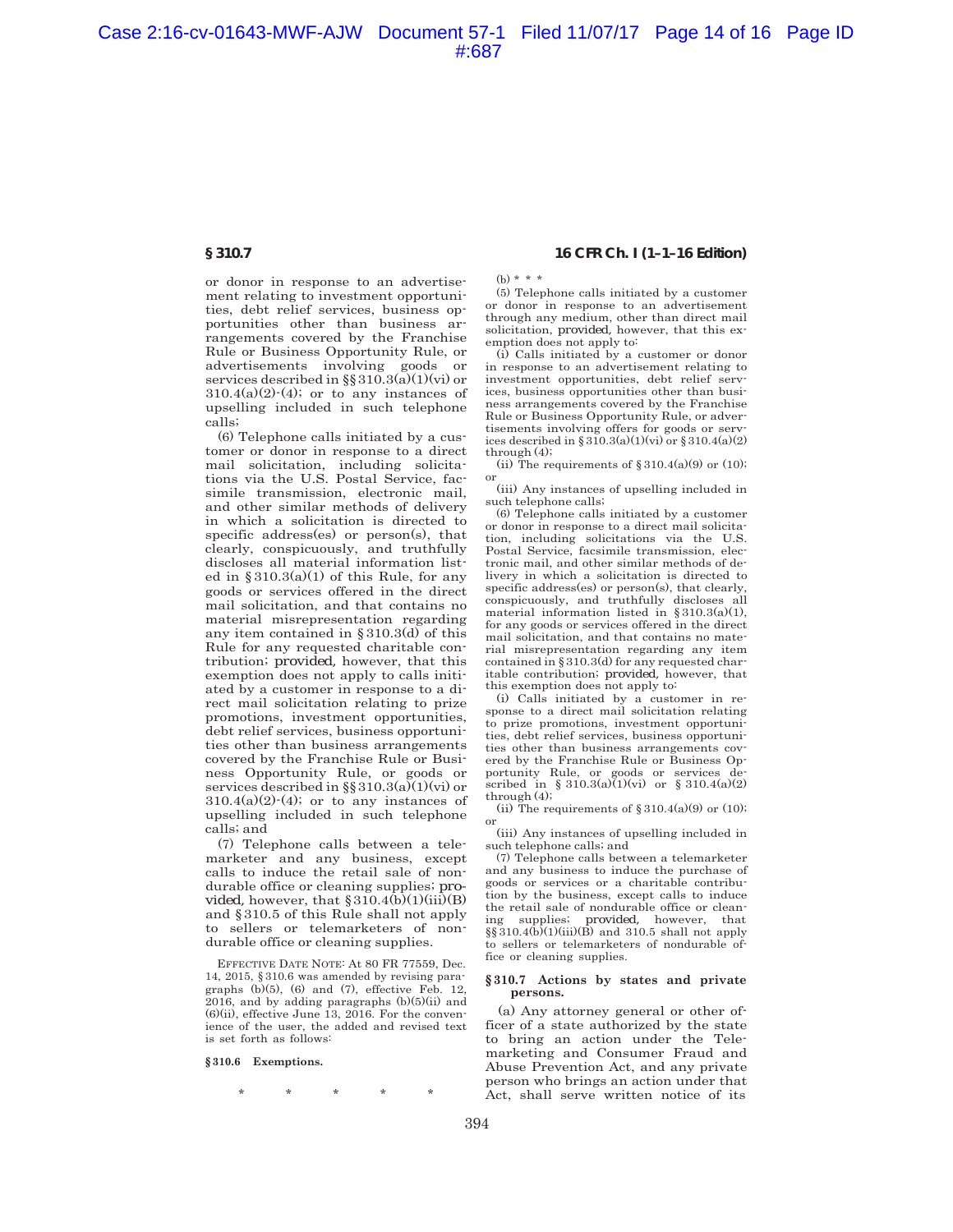Case 2:16-cv-01643-MWF-AJW Document 57-1 Filed 11/07/17 Page 15 of 16 Page ID #:688

#### **Federal Trade Commission**

action on the Commission, if feasible, prior to its initiating an action under this Rule. The notice shall be sent to the Office of the Director, Bureau of Consumer Protection, Federal Trade Commission, Washington, DC 20580, and shall include a copy of the state's or private person's complaint and any other pleadings to be filed with the court. If prior notice is not feasible, the state or private person shall serve the Commission with the required notice immediately upon instituting its action.

(b) Nothing contained in this Section shall prohibit any attorney general or other authorized state official from proceeding in state court on the basis of an alleged violation of any civil or criminal statute of such state.

# **§ 310.8 Fee for access to the National Do Not Call Registry.**

(a) It is a violation of this Rule for any seller to initiate, or cause any telemarketer to initiate, an outbound telephone call to any person whose telephone number is within a given area code unless such seller, either directly or through another person, first has paid the annual fee, required by § 310.8(c), for access to telephone numbers within that area code that are included in the National Do Not Call Registry maintained by the Commission under  $§ 310.4(b)(1)(iii)(B)$ ; provided, however, that such payment is not necessary if the seller initiates, or causes a telemarketer to initiate, calls solely<br>to persons nursuant to to persons pursuant to  $\S\S 310.4(b)(1)(iii)(B)(i)$  or (ii), and the seller does not access the National Do Not Call Registry for any other purpose.

 calls solely to persons pursuant to (b) It is a violation of this Rule for any telemarketer, on behalf of any seller, to initiate an outbound telephone call to any person whose telephone number is within a given area code unless that seller, either directly or through another person, first has paid the annual fee, required by  $$310.8(c)$ , for access to the telephone numbers within that area code that are included in the National Do Not Call Registry; provided, however, that such payment is not necessary if the seller initiates, or causes a telemarketer to initiate,

§§ 310.4(b)(1)(iii)(B)(i) or (ii), and the seller does not access the National Do Not Call Registry for any other purpose.

 data accessed, up to a maximum of causing others to engage in outbound (c) The annual fee, which must be paid by any person prior to obtaining access to the National Do Not Call Registry, is \$60 for each area code of \$16,482; *provided,* however, that there shall be no charge to any person for accessing the first five area codes of data, and *provided further,* that there shall be no charge to any person engaging in or telephone calls to consumers and who is accessing area codes of data in the National Do Not Call Registry if the person is permitted to access, but is not required to access, the National Do Not Call Registry under this Rule, 47 CFR 64.1200, or any other Federal regulation or law. Any person accessing the National Do Not Call Registry may not participate in any arrangement to share the cost of accessing the registry, including any arrangement with any telemarketer or service provider to divide the costs to access the registry among various clients of that telemarketer or service provider.

 annual fee set forth in § 310.8(c), each registry data for the selected area riod, each person required to pay the riod, each person required to pay the (d) Each person who pays, either directly or through another person, the person excepted under § 310.8(c) from paying the annual fee, and each person excepted from paying an annual fee under §  $310.4(b)(1)(iii)(B)$ , will be provided a unique account number that will allow that person to access the codes at any time for the twelve month period beginning on the first day of the month in which the person paid the fee (''the annual period''). To obtain access to additional area codes of data during the first six months of the annual pefee under § 310.8(c) must first pay \$60 for each additional area code of data not initially selected. To obtain access to additional area codes of data during the second six months of the annual pefee under § 310.8(c) must first pay \$30 for each additional area code of data not initially selected. The payment of the additional fee will permit the person to access the additional area codes